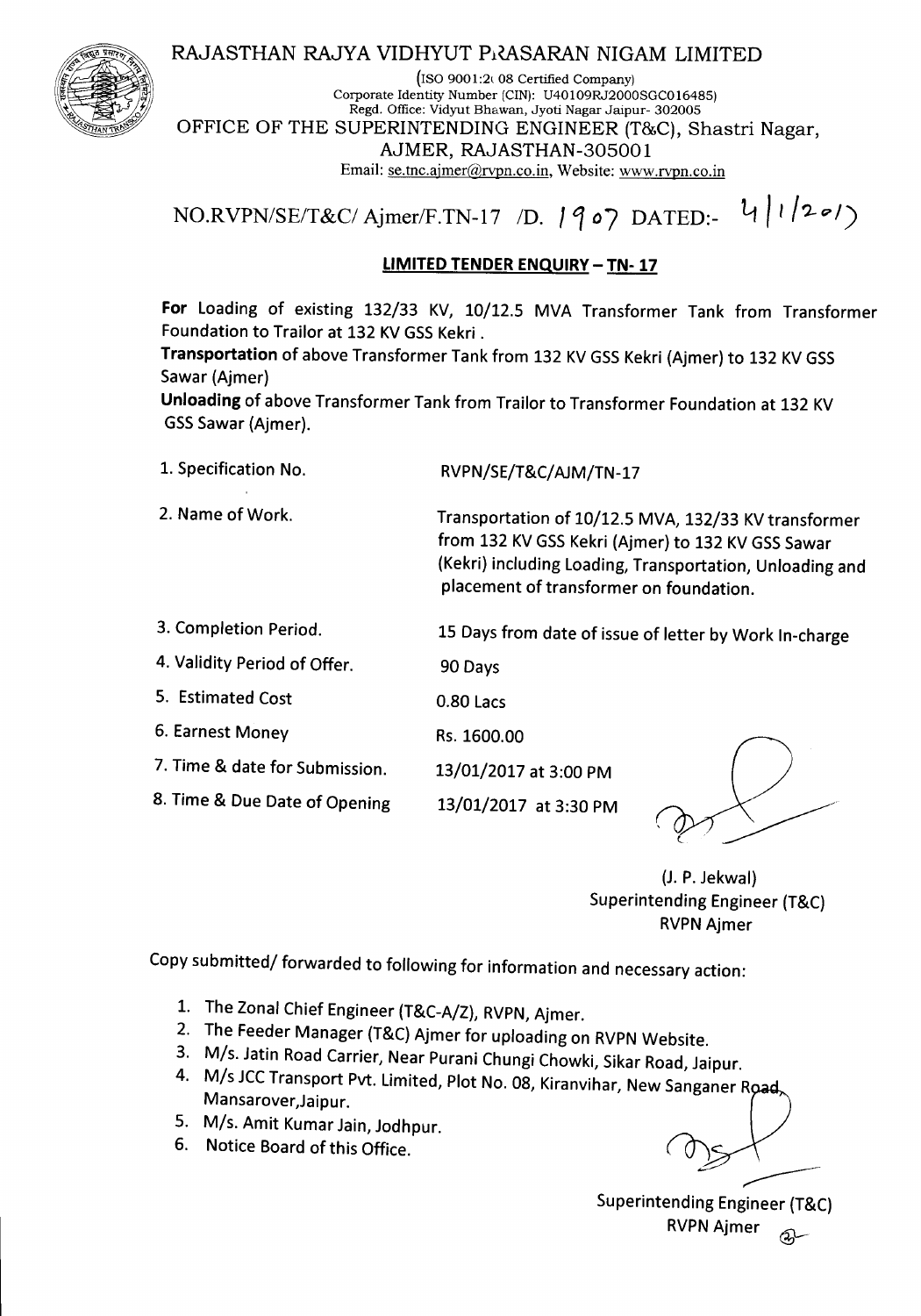# OFFICE OF THE SUPERINTENDING ENGINEER (T&C), RVPN AJMER, RAJASTHAN-30500 1

# **TERMS AND CONDITIONS FOR EXECUTION**

- 1. The Tender should be addressed to the Superintending Engineer (T&C), RVPN, Shastri Nagar, Ajmer. 305001.
- 2. The tender shall be submitted in closed / sealed envelope duly super scribed as "Tender for Transportation of 10/12.5 MVA, 132/33 KV transformer from 132 KV GSS Kekri (Aimer) to 132 KV GSS Sawar (Aimer) including loading, Transportation, unloading & insurance"
- 3. The undersigned does not bind himself to accept the lowest or any other tender and reserve the right to reject any or all tender(s) without assigning any reason thereof.
- 4. The rate should be quoted for complete work, firm in all respect without any price variation including all taxes & duties but exclusive of service tax. Safe execution of work shall rest with the contractor.
- 5. Tenderer should be registered with SERVICE TAX DEPARTMENT (Registration under SERVICE TAX is required when the taxable value of services exceeds 09 Lacs in a financial year)
- 6. The quoted rate(s) shall be valid for 90 Days from the date of opening of tenders.
- 7. The work shall be completed within 15 (Fifteen) days from the date of issue of letter from Work In-charge. The Work In-Charge shall intimate technical details of the work and other particulars. In case of delay in execution a penalty @  $1/2\%$  per week or part thereof maximum up to 5%of the total cost of the work shall be imposed and recovered from bill. The penalty shall be imposed on the entire value of work. Also at the discretion of order placing authority work shall be got executed from other agencyat risk and cost of contractor, if contractor failed to carry out the work as per scope.
- 8. Payment shall be arranged / released as per Nigam's Payment Policy on receipt of duly verified bills, from the Work In-Charge in the office of the Accounts Officer (T&C), RVPN, Ajmer subject to completion of contractual formalities. Statutory deductions as per rules in force shall be made from the bill at the time of payment.
- 9. All additions and or alterations in the tender must be clearly indicated.
- 10. Tenders received late due to any reason or which are incomplete shall not be accepted for consideration.
- 11. While submitting / forwarding the offer, it must be ensured that tender enquiry is submitted / forwarded in a closed envelope with superscription regarding Tender Enquiry Number.
- 12. All "Tools & Plants" for execution of work shall be arranged by the contractor at his cost.
- 13. Safe execution of work shall rest with tender. Nigam shall not bear or share any compensation for "Fatal" or "Non-Fatal" accident. Care shall be taken to avoid any damages to Nigam's property in vicinity. Any such damages shall be sole responsibility of the contractor executing the work.
- 14. All the documents issued shall be submitted by the Tenderer duly filled up in all respect with seal and signatures on each page.
- 15. Contractor shall take transit insurance, Loading& unloading work insurance for the amounting Rs 20.00 Lacs equivalent to cost of transformer. The insurance charges shall be beard by firm and shall be included in price.
- 16. The Amount in each part of price Schedule (i.e. Part "A" to Part *"C")* have to be quoted separately.
- 17. The work specified in part A to part C of price schedule shall be considered as one single work and are not separable therefore bid shall be evaluated on the basis of total of amount indicated in Part "A" to Part "C" of price schedule.

- c'>' *\_y-----*

(J.P.Jekwal) Superintending Engineer (T&C) RVPN Ajmer  $\widehat{Q}$